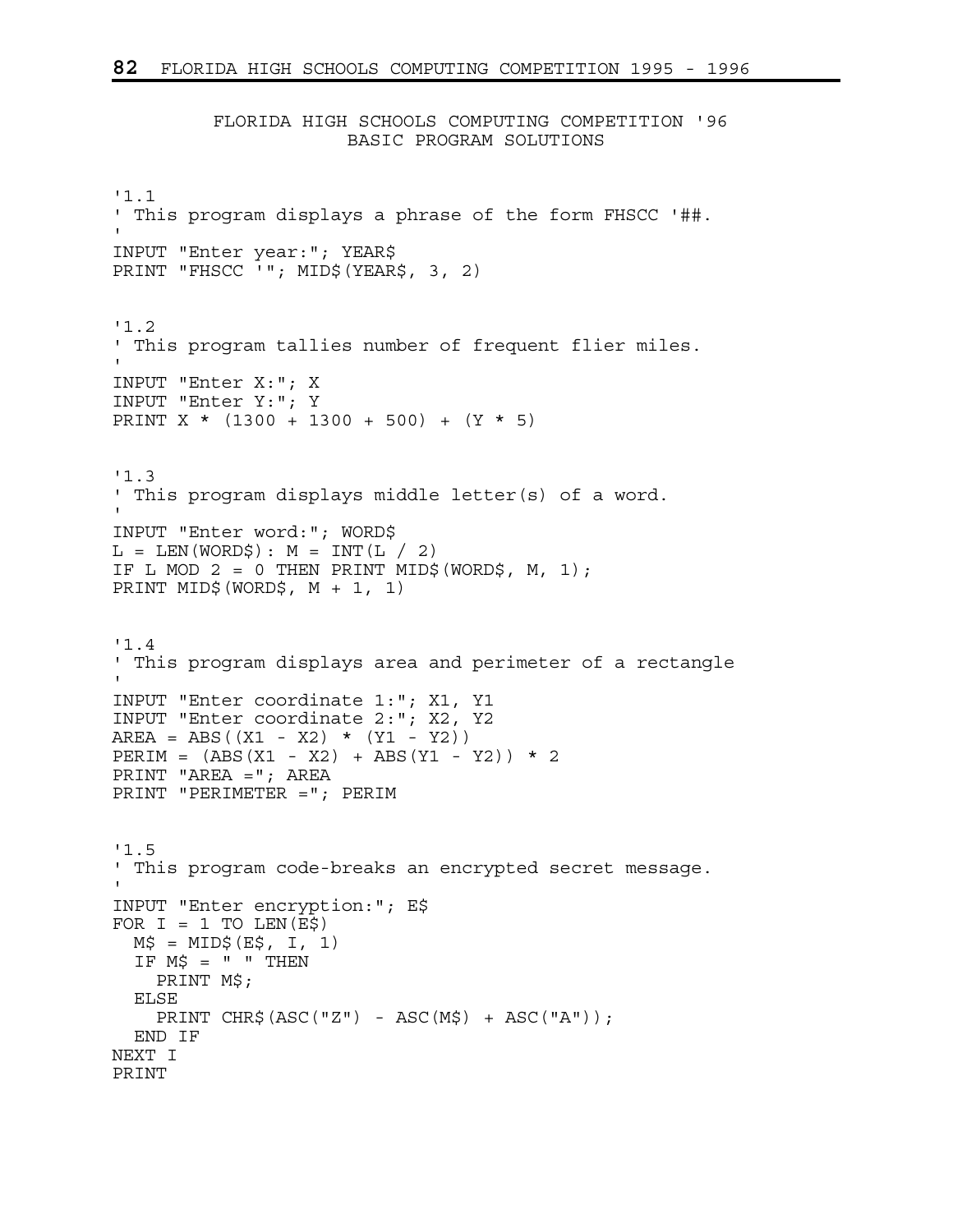'1.6 ' This program display number of floors touched by elevator ' DO INPUT "Enter floor:"; FLOOR TOTAL = TOTAL + ABS(FLOOR - LASTFLOOR) IF FLOOR > MAX THEN MAX = FLOOR LASTFLOOR = FLOOR LOOP UNTIL (FLOOR = 0) ' 1 is added for the starting ground floor PRINT "TOTAL FLOORS TOUCHED ="; TOTAL + 1 PRINT "UNIQUE FLOORS TOUCHED ="; MAX + 1 '1.7 ' This program displays a person's ratios for buying a house. ' INPUT "Enter amount of loan:"; LOAN INPUT "Enter amount of debts:"; DEBTS INPUT "Enter amount of income:"; INCOME RATIO1 =  $(LOAN / INCOME) * 100$ RATIO2 =  $((LOAN + DEBTS) / INCOME) * 100$ PRINT USING "RATIOS = ##.#% / ##.#%"; RATIO1; RATIO2 PRINT "DOES "; IF RATIO1  $> 33$  OR RATIO2  $> 38$  THEN PRINT "NOT "; PRINT "QUALIFY" '1.8 ' This program will convert numbers to English or Spanish. ' DATA ONE, TWO, THREE, FOUR, FIVE, SIX, SEVEN, EIGHT, NINE, TEN DATA UNO, DOS, TRES, CUATRO, CINCO, SEIS, SIETE, OCHO, NUEVE, DIEZ INPUT "Enter E or S:"; LANG\$ INPUT "Enter number:"; NUM IF LANG\$ = "S" THEN FOR I = 1 TO 10: READ N\$: NEXT I FOR  $I = 1$  TO NUM READ N\$ NEXT I PRINT N\$ '1.9 ' This program forms a cross from word(s). ' INPUT "Enter word(s):"; W\$  $L = LEN(W\$)$ :  $M = INT(L / 2) + 1$ FOR  $I = 1$  TO  $L$  IF I <> M THEN PRINT SPACE\$(M - 1); MID\$(W\$, I, 1) ELSE PRINT W\$ END IF NEXT I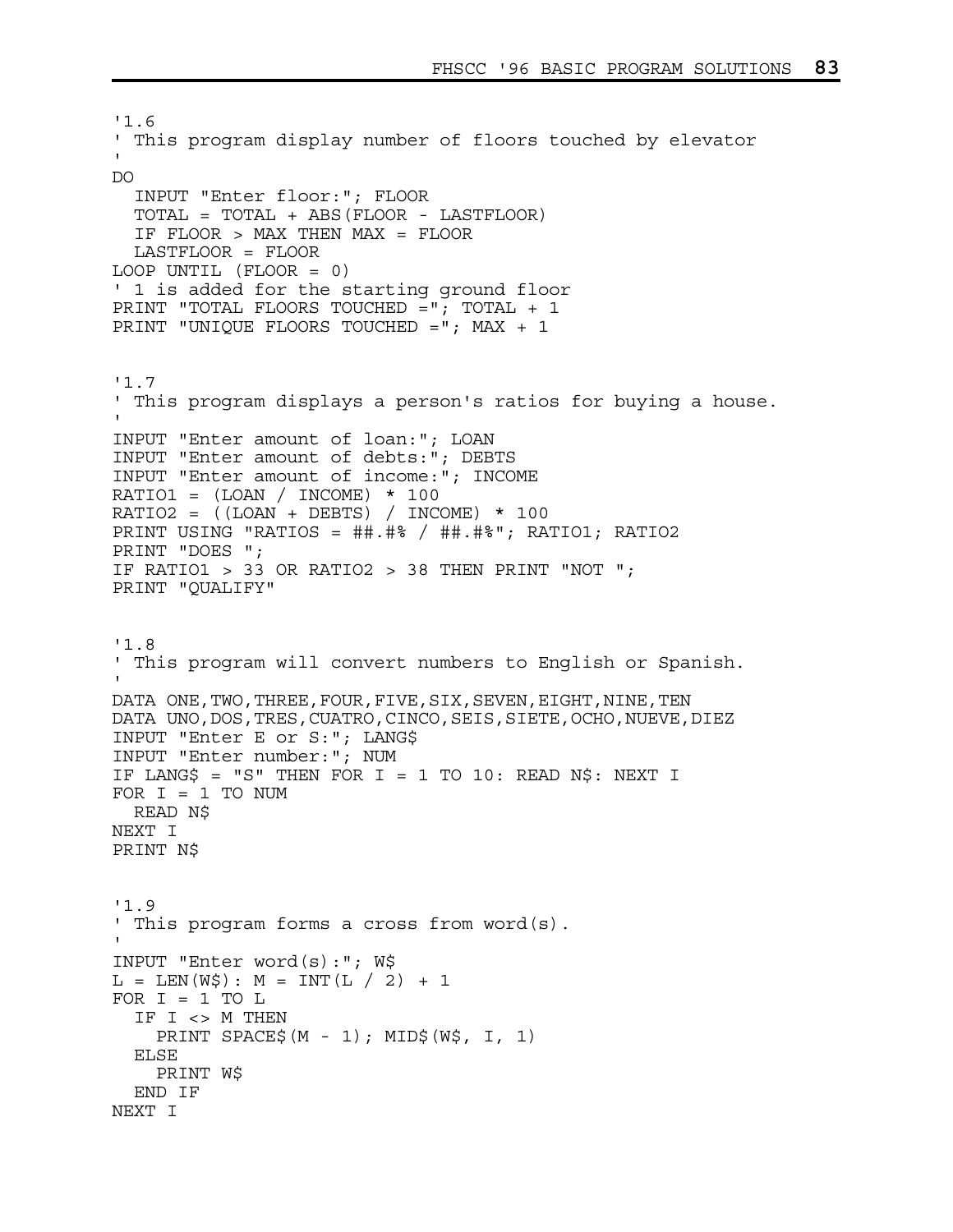```
'1.10 
' This program simulates the PRICE IS RIGHT game. 
\mathbf{I}INPUT "Enter actual price:"; PRICE 
INPUT "Enter guesses A, B, C, D"; A(1), A(2), A(3), A(4)
MIN = 32000 
FOR I = 1 TO 4IF A(I) <= PRICE THEN
   DIF = PRICE - A(I) IF DIF < MIN THEN MIN = DIF: INDEX = I 
  END IF 
NEXT I 
IF INDEX > 0 THEN 
  PRINT "PERSON "; MID$("ABCD", INDEX, 1) 
ELSE 
  PRINT "EVERYONE IS OVER" 
END IF
```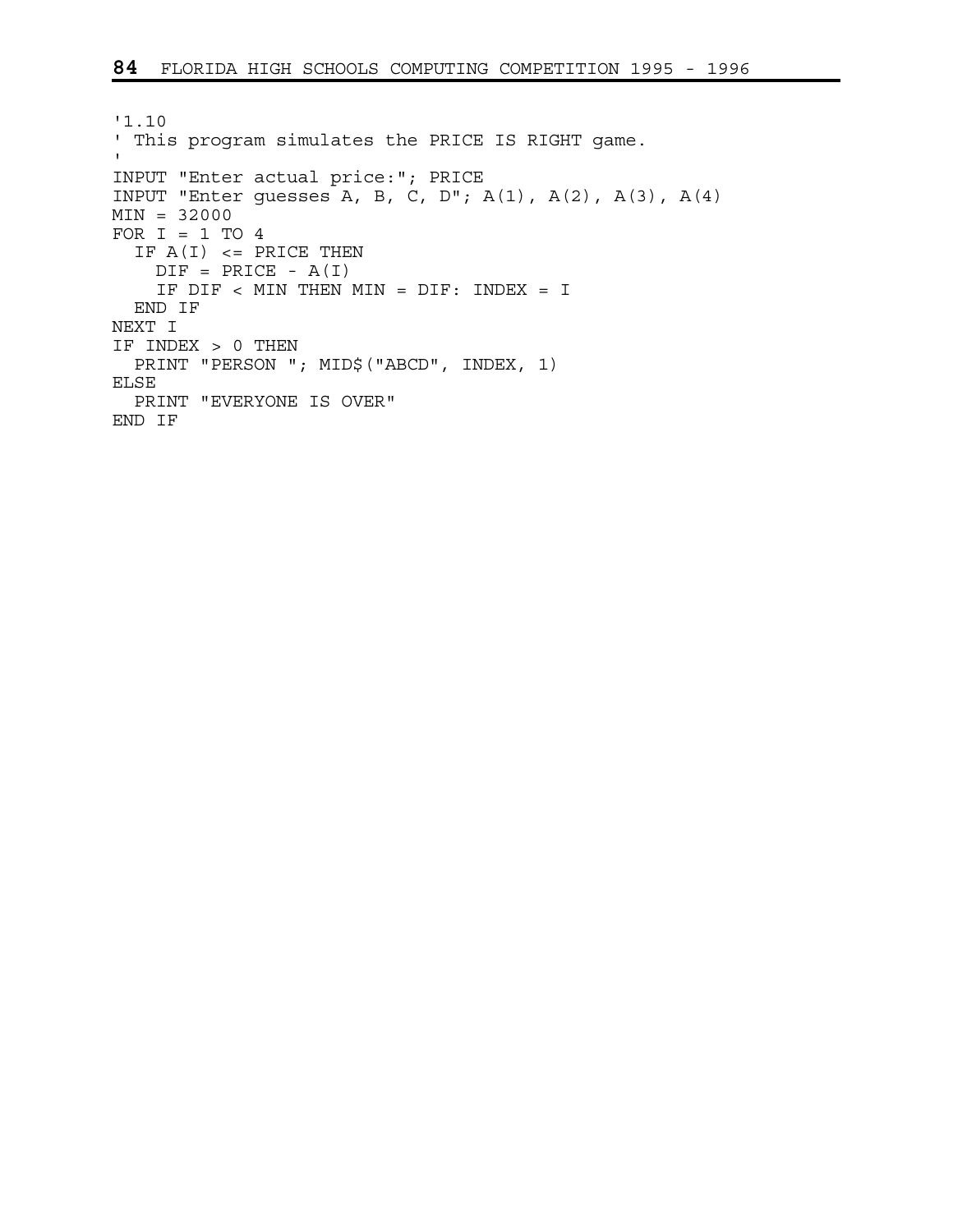```
'2.1 
' This program will emulate random dart throws. 
' 
DATA 0,2,4,5,10,20,50 
FOR I = 1 TO 7: READ S\(I): NEXT I: PRINT " ";
RANDOMIZE TIMER 
DO 
  X = INT(RND(3) * 7) + 1: THROUGH = THROUGH + 1 PRINT S$(X); 
 TOTAL = TOTAL + VAL(S$ (X)) IF TOTAL < 100 THEN PRINT ","; 
LOOP UNTIL TOTAL >= 100 
PRINT : PRINT THROW; "THROWS ACHIEVED SCORE OF"; TOTAL: PRINT 
'2.2 
' This program compresses information to save space. 
' 
INPUT "Enter string:"; S$ 
FOR I = 1 TO LEN(S$)
 MD\ = MD\(S\, I, 1)
   IF MD$ <> "*" THEN 
     IF AST > 0 THEN 
       IF AST = 1 THEN PRINT "*"; ELSE PRINT USING "#"; AST; 
      AST = 0 END IF 
     PRINT MD$; 
   ELSE 
   AST = AST + 1 END IF 
NEXT I 
PRINT 
'2.3 
' This program finds 2 numbers to add to the set 1,3,8. 
' 
A(1) = 1: A(2) = 3: A(3) = 8: N = 3: I = 0FOR I = 0 TO 999 
  FOUND = -1FOR J = 1 TO N
    NUM = A(J) * I + 1 IF SQR(NUM) - INT(SQR(NUM + .0001)) > .0001 THEN FOUND = 0 
  NEXT J 
   IF FOUND THEN 
    PRINT I: N = N + 1: A(N) = I: IF N = 5 THEN END
   END IF 
NEXT I
```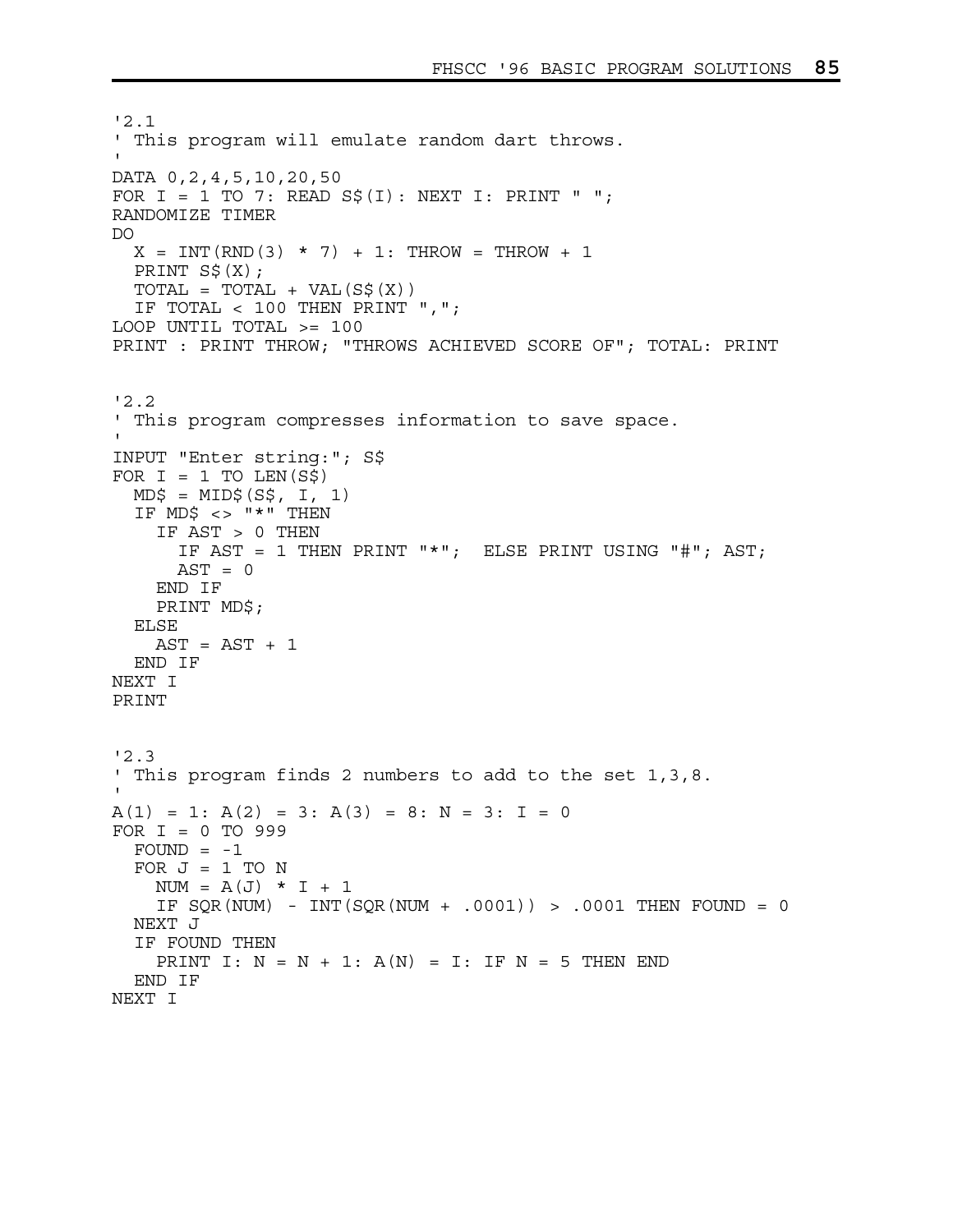```
'2.4 
' This program diplays the LCM of the first N integers. 
' 
DIM A(31): DEFDBL P 
INPUT "Enter N:"; N 
FOR I = 2 TO N: A(I) = I: NEXT I
' Produce all the necessary prime factors 
FOR I = 2 TO N
  FOR J = I + 1 TO N
    IF A(J) MOD A(I) = 0 THEN A(J) = A(J) / A(I) NEXT J 
NEXT I 
' 
PROD = 1FOR I = 2 TO N: PROD = PROD * A(I): NEXT I
PRINT PROD 
'2.5 
' This program will calculate the fractional value. 
' 
INPUT "Enter word: "; A$ 
FOR I = 1 TO 3
  A(I) = ASC(MID$(A$, I, 1)) - 64NEXT I 
N = A(1) * A(2) + A(2) * A(3) + A(1) * A(3)D = A(1) * A(2) * A(3)FOR I = D TO 1 STEP -1IF N MOD I = 0 AND D MOD I = 0 THEN
     PRINT LTRIM$(STR$(N / I)); "/"; LTRIM$(STR$(D / I)): END 
   END IF 
NEXT I 
'2.6 
' This program displays the Nth prime in Fibonacci sequence. 
' 
DIM F(99) 
F(1) = 1: F(2) = 1: F(3) = 2: PNUM = 1: I = 3
INPUT "Enter N:"; N 
WHILE PNUM < N 
  I = I + 1F(I) = F(I - 1) + F(I - 2): PRIME = -1
   ' Check if Fibonacci # is prime (not divisible by 2 or odd #) 
  IF F(I) MOD 2 = 0 THEN PRIME = 0
   IF PRIME THEN 
    FOR J = 3 TO SQR(F(I))
      IF F(I) MOD J = 0 THEN PRIME = 0
     NEXT J 
     IF PRIME THEN PNUM = PNUM + 1 
   END IF 
WEND 
PRINT F(I)
```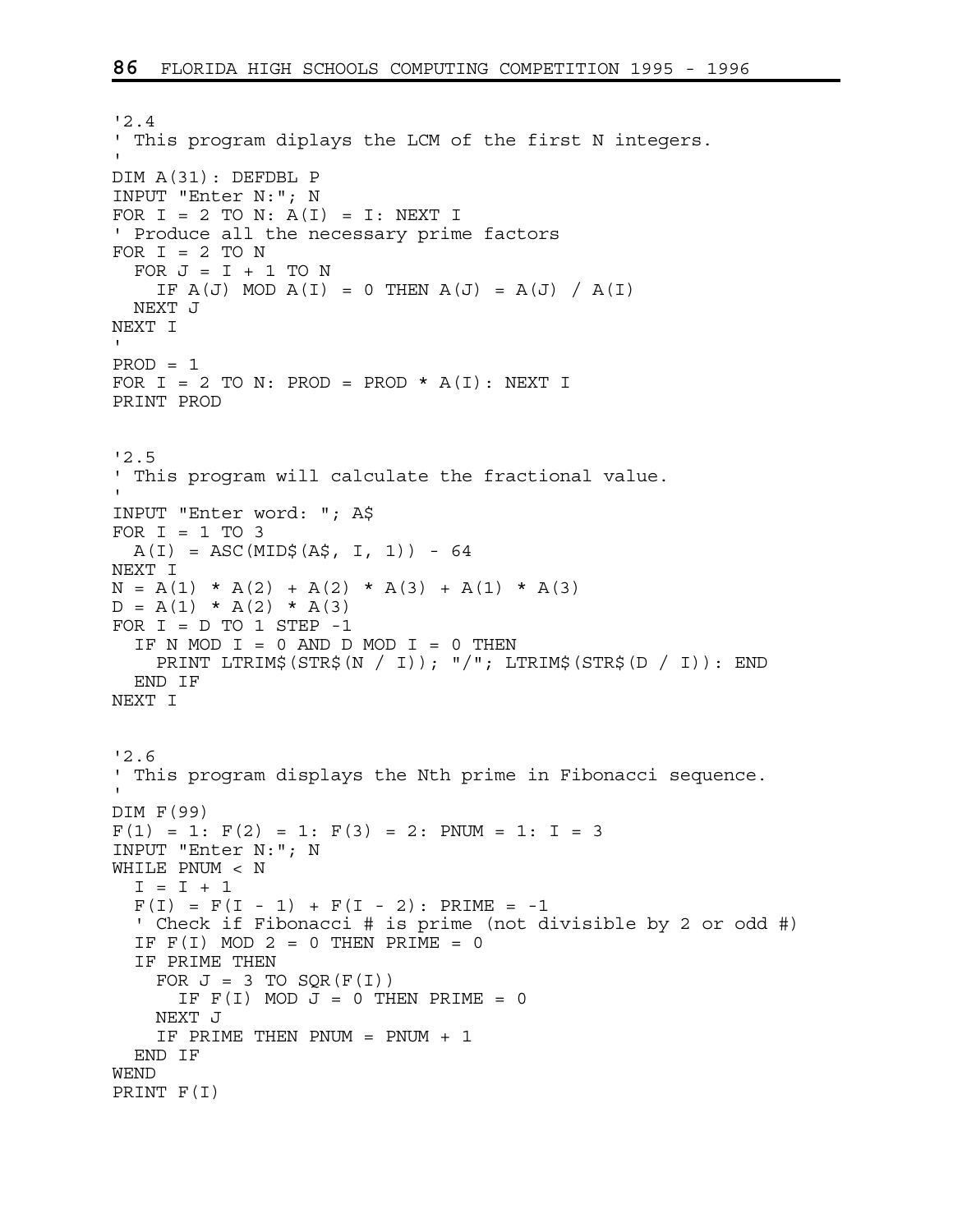```
'2.7 
' This program sorts phone bills by zip code and phone #. 
' 
DO 
 N = N + 1 INPUT "Enter phone #, zip:"; P$(N), Z$(N) 
  PZ\$ (N) = Z\$ (N) + P\$ (N)LOOP UNTIL (P$ (N) = "0000") AND (Z$ (N) = "00000")N = N - 1FOR I = 1 TO N - 1FOR J = I + 1 TO N
    IF PZ$(I) > PZ$(J) THEN SWAP PZ$(I), PZ$(J) 
      SWAP P\$ (I), P\$ (J) SWAP Z$(I), Z$(J) 
     END IF 
   NEXT J 
NEXT I 
FOR I = 1 TO N: PRINT P\hat{S}(I): NEXT I
'2.8 
' This program will display number of runs of letters. 
' 
INPUT "Enter letters:"; LET$ 
FOR I = 1 TO LEN(LET$)
  CH$ = MID$ (LET$, I, 1) IF INSTR("ABCDEFGHIJKLM", CH$) > 0 THEN 
   IF HALF2 THEN H2 = H2 + 1: HALF2 = 0
   HALF1 = -1 ELSE 
    IF HALF1 THEN H1 = H1 + 1: HALF1 = 0HALF2 = -1 END IF 
NEXT I 
IF HALF1 THEN H1 = H1 + 1IF HALF2 THEN H2 = H2 + 1PRINT "RUNS IN 1ST HALF ="; H1 
PRINT "RUNS IN 2ND HALF ="; H2
```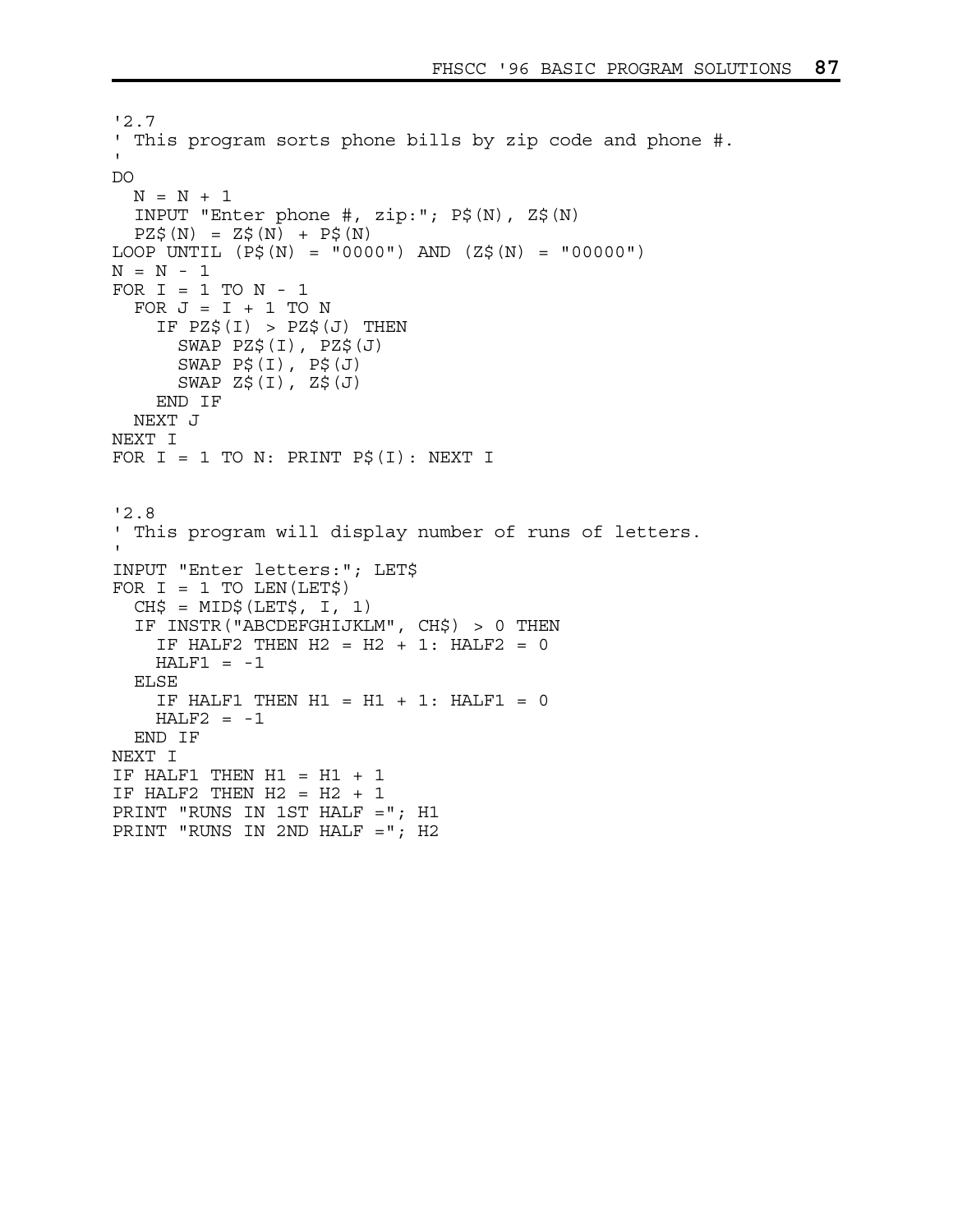```
'2.9 
' This program reverses the order of letters in each word. 
' 
INPUT "Enter string:"; S$: S$ = S$ + " " 
FOR I = 1 TO LEN(S$)
  MD$ = MID$ (S$, I, 1)IF MDS = " " THENL = LEN(WS): PAL = -1
    FOR J = 1 TO L / 2IF MID$(W$, J, 1) <> MID$(W$, L - J + 1, 1) THEN PAL = 0
     NEXT J 
     IF PAL THEN 
       PRINT STRING$(LEN(W$), "?"); 
     ELSE 
      FOR J = L TO 1 STEP -1: PRINT MID$ (W$, J, 1); : NEXT J
     END IF 
     PRINT " "; : W$ = "" 
   ELSE 
    W\ = W\ + MD\ END IF 
NEXT I 
PRINT 
'2.10 
' This program determines day of week for a given date. 
' 
DIM MONNUM(12) 
DATA 1,4,4,0,2,5,0,3,6,1,4,6 
FOR I = 1 TO 12: READ MONNUM(I): NEXT I
INPUT "Enter month, day, year:"; MONTH, DAY, YEAR 
LAST2 = YEAR MOD 100 
SUM = LAST2 + INT(LAST2 / 4)LEAPYEAR = (YEAR MOD 4 = 0) AND (YEAR MOD 100 > 0)LEAPYEAR = LEAPYEAR OR (YEAR MOD 400 = 0)
IF (MONTH < 3) AND LEAPYEAR THEN 
 IF MONTH = 2 THEN SUM = SUM + 3 'New Month Number
ELSE 
   SUM = SUM + MONNUM(MONTH) 
END IF 
SUM = SUM + DAY 
SELECT CASE YEAR 
  CASE IS < 1800: SUM = SUM + 4 
  CASE IS < 1900: SUM = SUM + 2 
   CASE IS < 2000: 
  CASE IS < 2100: SUM = SUM + 6 
   CASE IS < 2200: SUM = SUM + 4 
END SELECT 
R = SUM MOD 7DATA SATURDAY, SUNDAY, MONDAY, TUESDAY, WEDNESDAY, THURSDAY, FRIDAY
FOR I = 1 TO R + 1: READ D\hat{S}: NEXT I
PRINT D$
```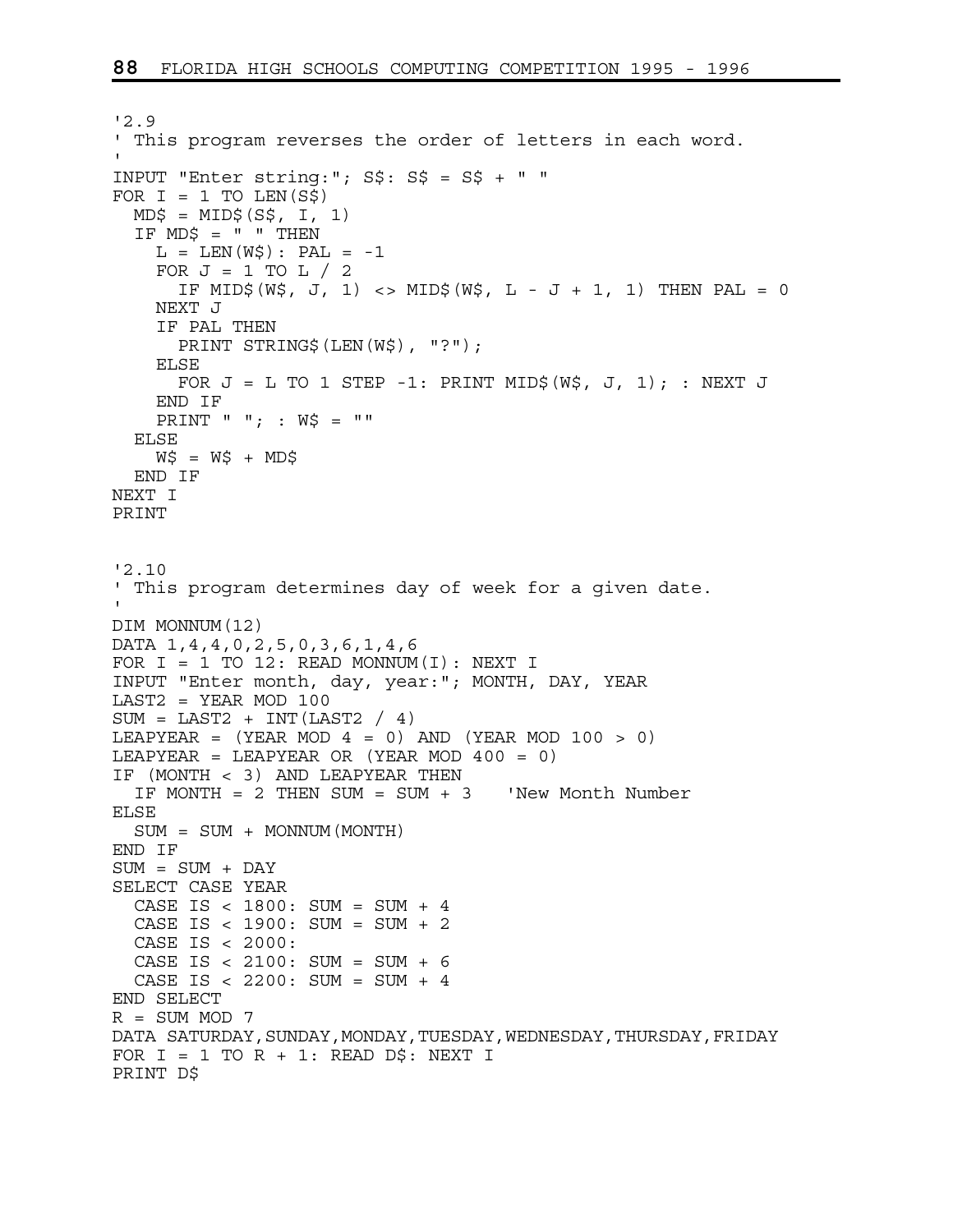```
'3.1 
' This program displays the appearance of 3-dimensional book. 
' 
INPUT "Enter title 1:"; T1$ 
INPUT "Enter title 2:"; T2$ 
IF LEN(T1\) > LEN(T2\) THEN
 MAX = LEN(T1\) : DIF = INT((MAX - LEN(T2\) ) / 2)
 T2\ = SPACE\zeta(DIF) + T2\zeta + SPACE\zeta(DIF + 1)
ELSE 
 MAX = LEN(T2\) : DIF = INT((MAX - LEN(T1\) ) / 2)
 T1\ = SPACE$(DIF) + T1$ + SPACE$(DIF + 1)
END IF 
CLS 
PRINT " /---/!" 
PRINT " / / !" 
PRINT " / / !" 
PRINT " / / !" 
PRINT "!---! !" 
FOR ROW = 1 TO MAX 
  PRINT "!"; 
  PRINT MID$(T2$, ROW, 1); " "; 
  PRINT MID$(T1$, ROW, 1); "!"; 
   IF ROW < MAX - 3 THEN 
     PRINT SPACE$(4); "!" 
   ELSE 
   PRINT SPACE$ (MAX - ROW + 1); \frac{1}{7} END IF 
NEXT ROW 
PRINT "!---!/"
```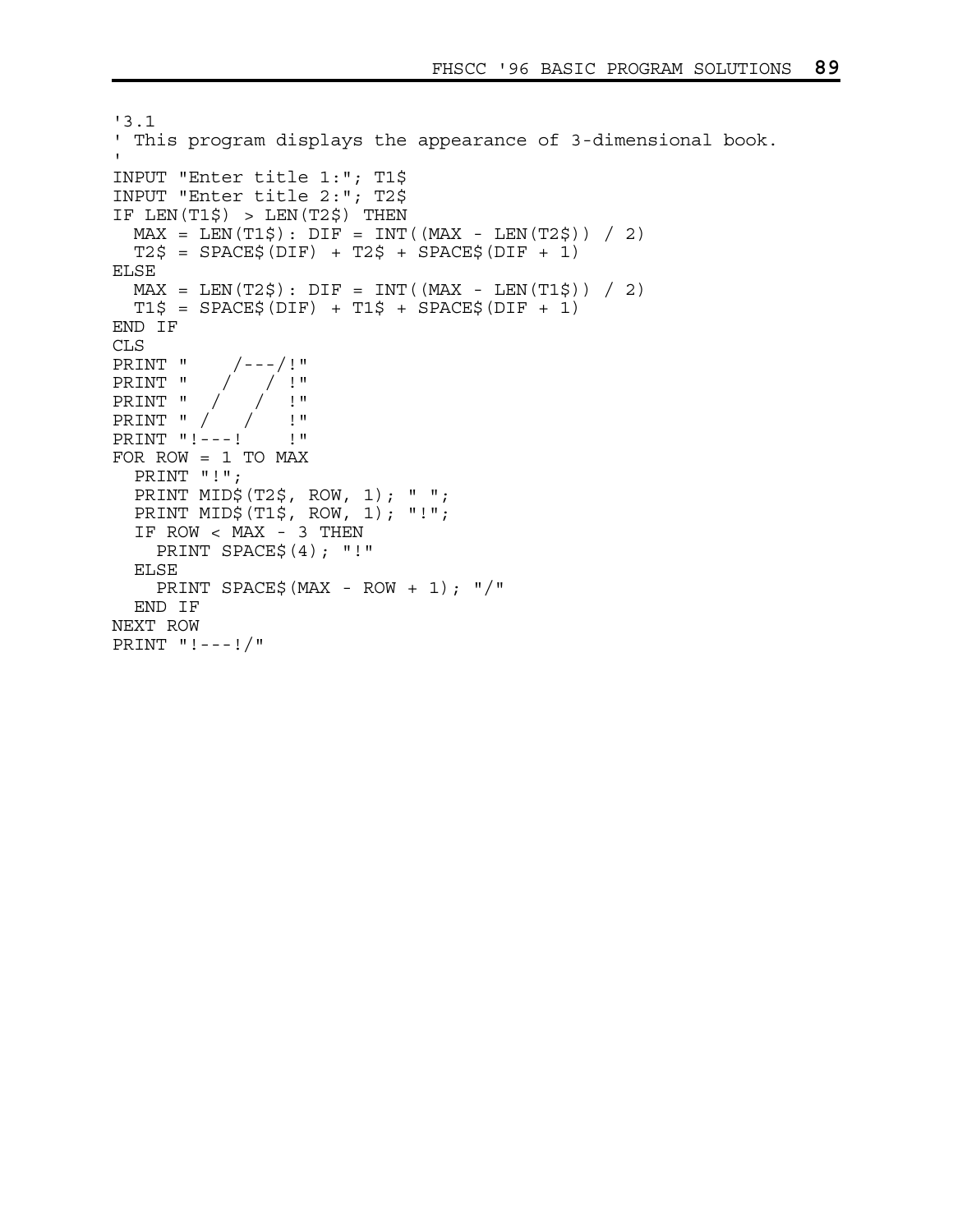```
'3.2 
' This program produces a prime factors tree. 
' 
DIM P(100) 
INPUT "Enter number:"; NUM 
CLS : PRINT TAB(5); NUM 
LEFT = 5: RIGHT = LEFT + LEN(STR$(NUM)) \cdot Position of / and \
DO 
   ' Find smallest prime that divides number 
  IF NUM MOD 2 = 0 THEN
   PR = 2 ELSE 
    PR = 1 DO 
      PR = PR + 2 LOOP UNTIL (NUM MOD PR = 0) 
   END IF 
   DIVIDEND = NUM / PR 
   IF DIVIDEND > 1 THEN 
    PRINT TAB(LEFT); "/"; TAB(RIGHT); "\"
    LNUM$ = LTRIM$(STR$(PR)): RNUM$ = LTRIM$(STR$(DIVIDEND)) 
   L = LEN(LNUM$); R = LEN(RNUM$) PRINT TAB(LEFT - L); LNUM$; TAB(RIGHT + 1); RNUM$ 
   LEFT = RIGHT: RIGHT = RIGHT + R + 1 END IF 
  NUM = DIVIDEND 
LOOP UNTIL NUM = 1 
'3.3 
' This program simulates a "base four" calculator. 
' 
INPUT "Enter base 4 expression:"; E$: E$ = E$ + "+" 
SYM$(1) = "+"FOR I = 1 TO LEN(E$)
  CH\ = MID\(E\, I, 1)
  IF CH$ = " +" OR CH$ = " -" THENJ = J + 1: NUM$(J) = N$: SYM$(J + 1) = CH$: N$ = ""
   ELSE 
   N\ = N\ + CH\ END IF 
NEXT I 
' Convert base 4 numbers to base 10 and perform arithmetic 
FOR I = 1 TO J
 L = LEN(NUM$(I)) : B10 = 0FOR J = 1 TO LDIG = VAL(MID$ (NUM$ (I), J, 1))B10 = B10 + DIG * 4 ^{\sim} (L - J)
  NEXT J 
  IF SYM$(I) = " -" THEN B10 = (-B10) TOTAL = TOTAL + B10 
NEXT I 
' Convert base 10 number to base 4 
IF TOTAL < 0 THEN PRINT "-"; : TOTAL = (-TOTAL)
```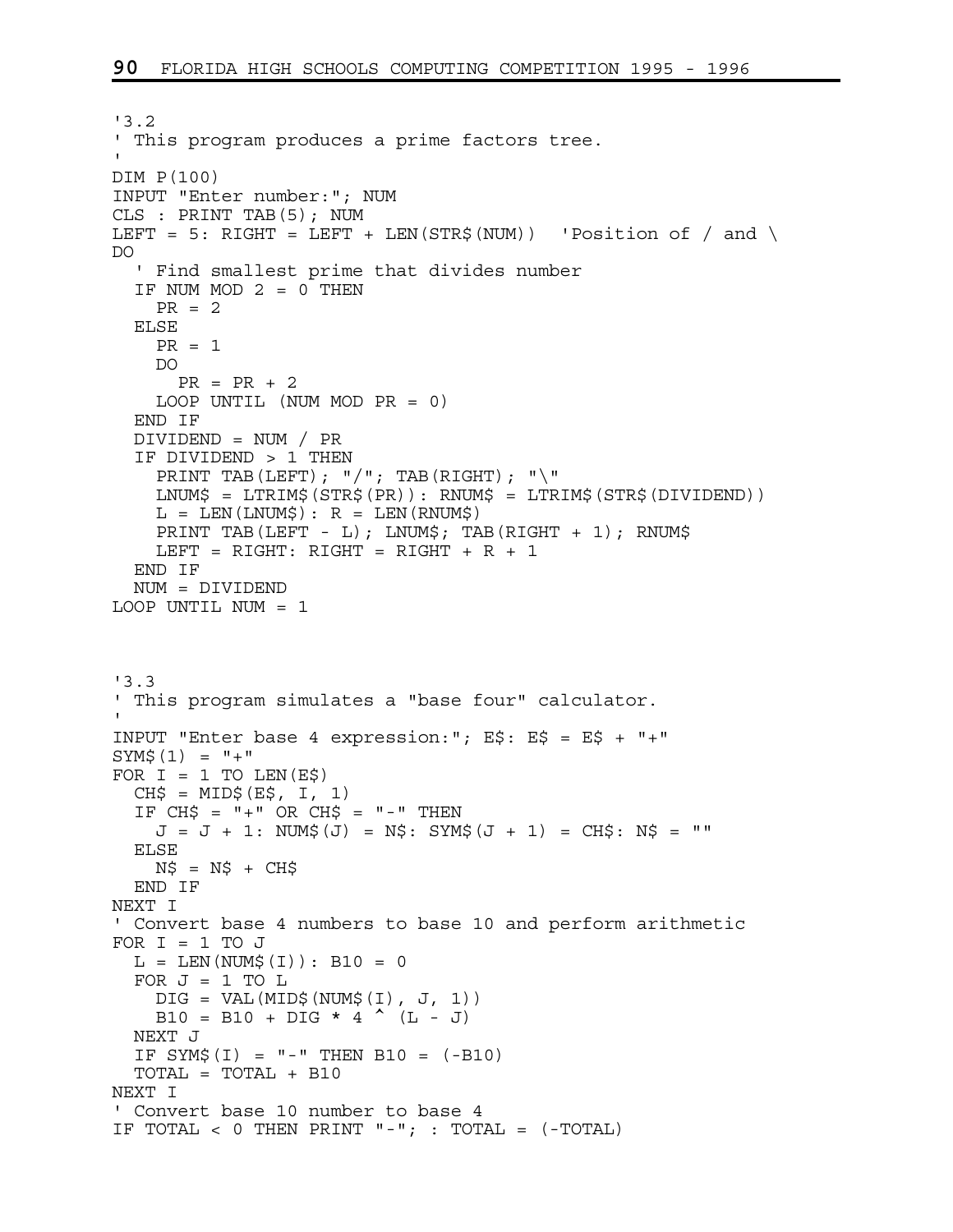```
J = INT(LOG(TOTAL) / LOG(4) + .001)FOR I = J TO 0 STEP -1POW = 4 \t M JX = INT(TOTAL / POW): PRINT USING "#"; X; TOTAL = TOTAL - X * POW 
NEXT I 
PRINT 
'3.4 
' This program calculates contractor's pay = time * rate 
' 
INPUT "Enter pay/hour:"; RATE 
INPUT "Enter start time:"; ST$ 
INPUT "Enter finish time:"; FI$ 
STHOUR = VAL(MID$ (ST$, 1, 2))FIHOUR = VAL(MID$ (FIS, 1, 2))STMIN = VAL(MID$ (ST$, 4, 2))FIMIN = VAL(MID$ (FI$, 4, 2))' Adjust for 12AM and times from 1PM - 11PM 
IF STHOUR = 12 THEN 
  IF MID$(ST$, 6, 2) = "AM" THEN STHOUR = STHOUR - 12
ELSE 
  IF MID$(ST$, 6, 2) = "PM" THEN STHOUR = STHOUR + 12
END IF 
IF FIHOUR = 12 THEN 
   IF MID$(FI$, 6, 2) = "AM" THEN FIHOUR = FIHOUR - 12 
ELSE 
  IF MID$(FI$, 6, 2) = "PM" THEN FIHOUR = FIHOUR + 12
END IF 
' Adjust for a late starting time and early morning finish 
IF STHOUR > FIHOUR THEN FIHOUR = FIHOUR + 24 
' Compute difference in time (finish - start) 
TIME = (FIHOUR - STHOUR) + (FIMIN - STMIN) / 60 
' If more than half of time is outside normal hours (7AM - 5PM) 
' then add a shift differential of 10% to rate. 
IF (7 - STHOUR) + (0 - STMIN) / 60 \geq TIME / 2 THEN ' More than half of time is worked before 7AM 
  RATE = RATE * 1.1END IF 
IF (FIHOUR - 17) + (FIMIN) / 60 >= TIME / 2 THEN
   ' More than half of time is worked after 5PM 
  RATE = RATE * 1.1END IF 
PRINT USING "$###.##"; TIME * RATE
```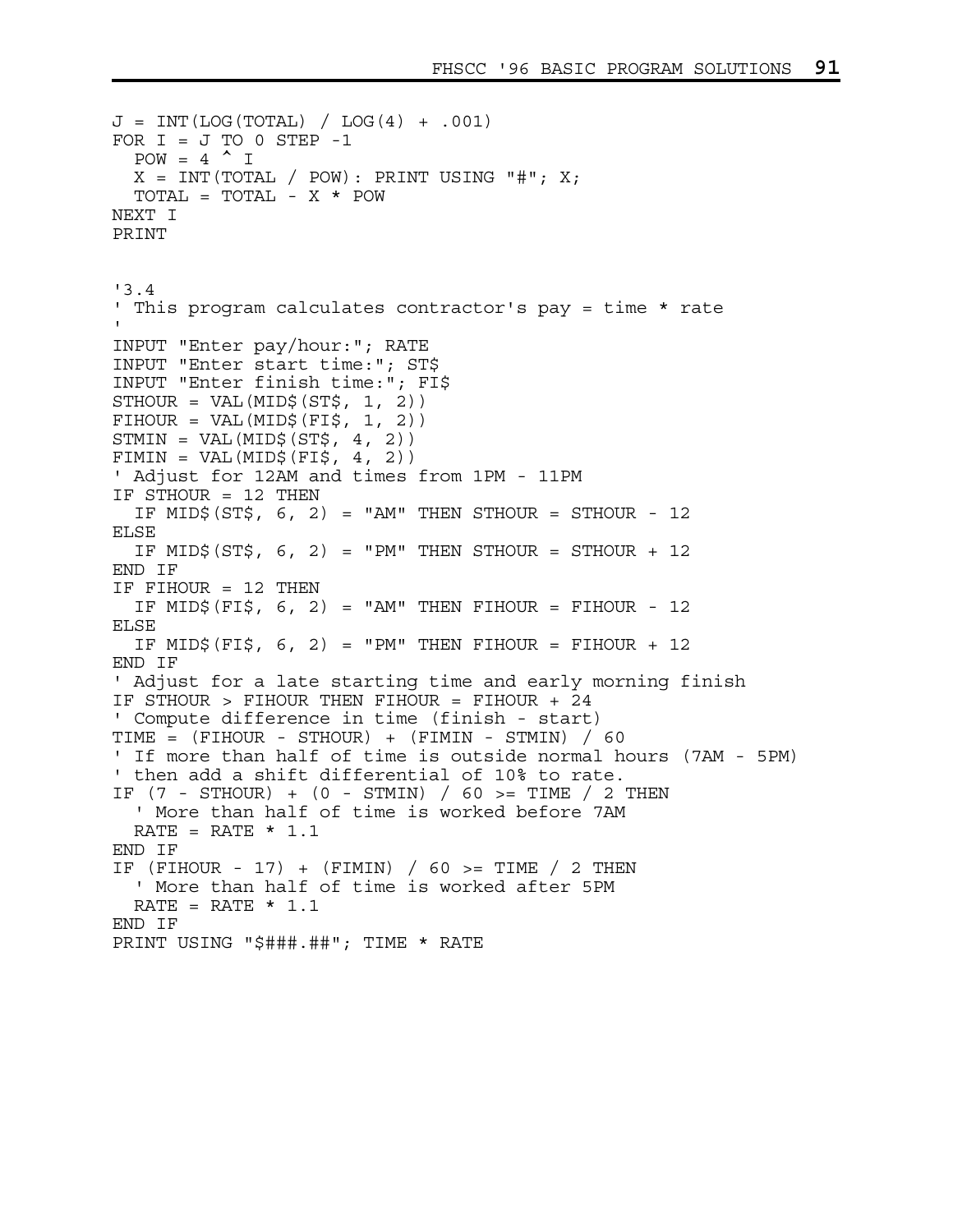```
'3.5 
' This program will display the button that leads to the others. 
' 
FOR I = 1 TO 4 INPUT "Enter row:"; ROW$ 
  FOR J = 1 TO 4
    N(I, J) = VAL(MID$ (ROM$, J * 3 - 2, 1))D\sharp(I, J) = MID\sharp(ROW\xi, J * 3 - 1, 1) NEXT J 
NEXT I 
FOR I = 1 TO 4FOR J = 1 TO 4
   FOR K = 1 TO 4: FOR L = 1 TO 4: A(K, L) = 0: NEXT L, K
   R = I: C = J: A(R, C) = -1: PRESS = 1: GOOD = -1 DO 
      SELECT CASE D$(R, C) 
       CASE "D": R = R + N(R, C)
       CASE "U": R = R - N(R, C)CASE "L": C = C - N(R, C)CASE "R": C = C + N(R, C) END SELECT 
      IF A(R, C) THEN 
       GOOD = 0 ELSE 
       A(R, C) = -1: PRESS = PRESS + 1
      END IF 
    LOOP UNTIL (NOT GOOD) OR (PRESS = 16) 
    IF PRESS = 16 THEN 
     PRINT USING "FIRST BUTTON = #"; N(I, J); : PRINT D$(I, J)
     PRINT "AT ROW = "; : PRINT USING "#"; I;
      PRINT USING ", COL = #"; J: END 
    END IF 
 NEXT J 
NEXT I
```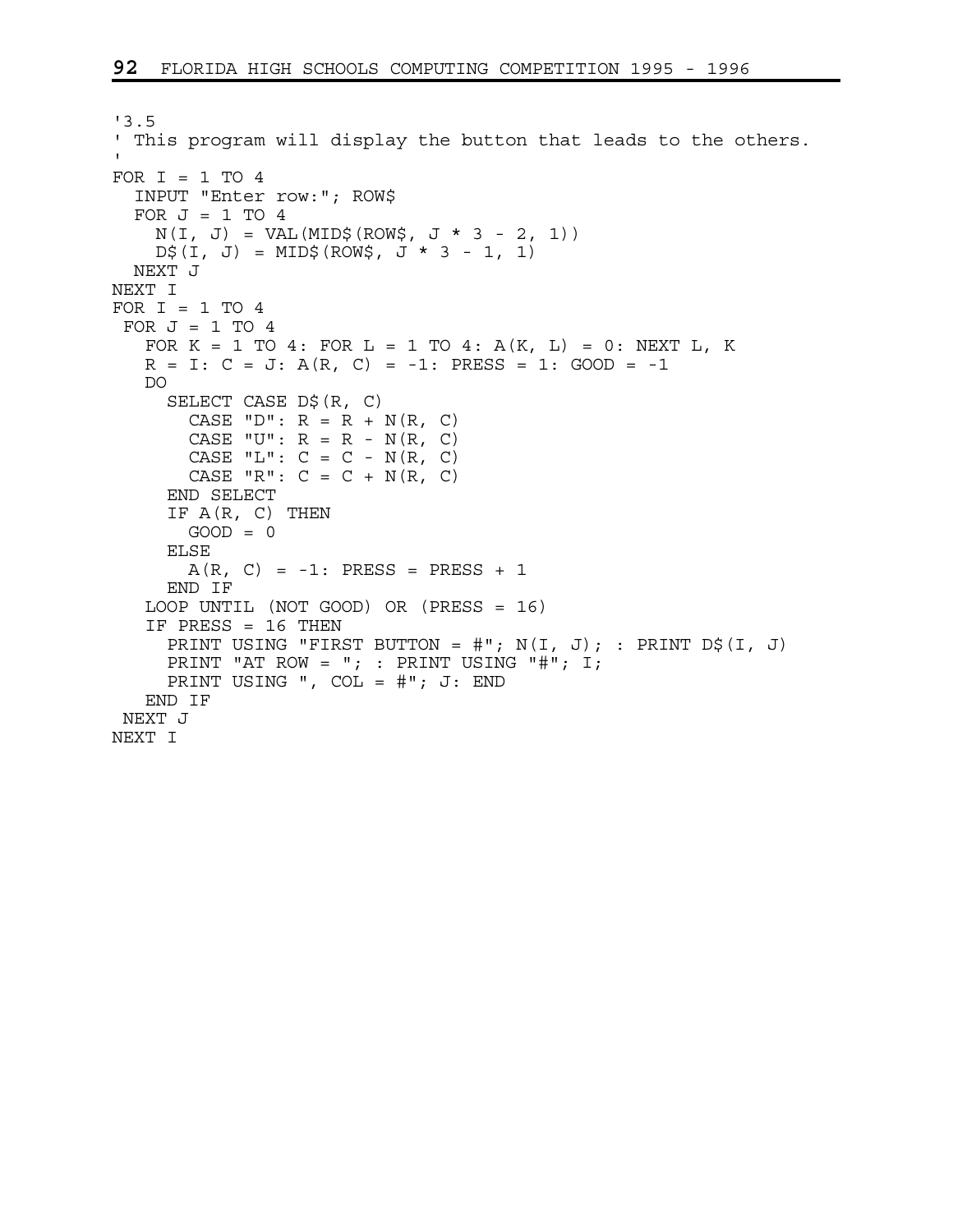```
'3.6 
' This program will generate odd size magic squares. 
' 
INPUT "Enter order, first number, increment: "; N, FIRST, INC 
DIM A(N, N) 
X = 1: Y = (N + 1) / 2: A(X, Y) = FIRSTFOR I = 2 TO N * N
  X = X - 1: Y = Y + 1IF X = 0 THEN X = NIF Y > N THEN Y = 1IF A(X, Y) = 0 THEN
   A(X, Y) = FIRST + INC * (I - 1) ELSE 
   X = X + 2: Y = Y - 1IF X > N THEN X = X - NIF Y = 0 THEN Y = NA(X, Y) = FIRST + INC * (I - 1) END IF 
NEXT I 
' Display Magic Number and Square 
FOR I = 1 TO N: MAGICNUM = MAGICNUM + A(I, 1): NEXT I
PRINT "MAGIC NUMBER ="; MAGICNUM 
FOR I = 1 TO N
  FOR J = 1 TO N
     PRINT USING "####"; A(I, J); 
  NEXT J: PRINT 
NEXT I
```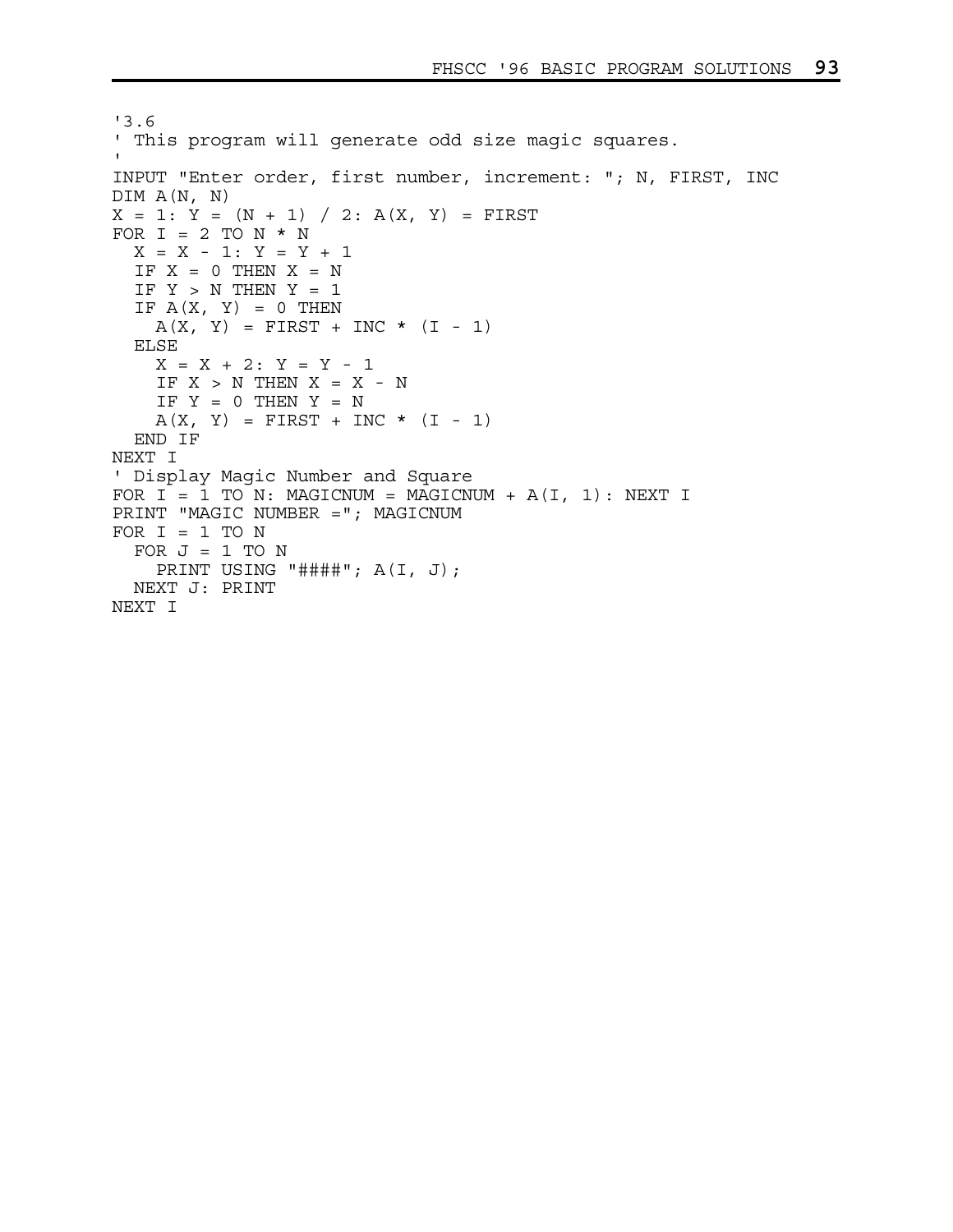```
'3.7 
' This program will generate 6x6 magic squares. 
' 
INPUT "Enter first number, increment: "; FIRSTN, INC 
' Four 3x3 squares are made for the 6x6 matrix B() 
' upper-left, bottom-right, upper-right, bottom-left 
DATA 0,0, 1,1, 0,1, 1,0 
FOR SQ = 0 TO 3
  FIRST = FIRSTN + SQ * 9 * INC
  GOSUB Generate3x3 
  READ R, C 
  FOR I = 1 TO 3
    FOR J = 1 TO 3
      B(R * 3 + I, C * 3 + J) = A(I, J) NEXT J 
   NEXT I 
NEXT SQ 
' Transpose three cells 
SWAP B(1, 1), B(4, 1) 
SWAP B(2, 2), B(5, 2) 
SWAP B(3, 1), B(6, 1) 
' Display 6x6 matrix 
FOR I = 1 TO 6: MAGICNUM = MAGICNUM + B(I, 1): NEXT I
PRINT "MAGIC NUMBER ="; MAGICNUM 
FOR I = 1 TO 6
  FOR J = 1 TO 6
    PRINT USING "####"; B(I, J); 
  NEXT J: PRINT 
NEXT I 
END 
Generate3x3: 'Generate a 3x3 magic square in A(1..3,1..3) 
  FOR I = 1 TO 3: FOR J = 1 TO 3: A(I, J) = 0: NEXT J, IN = 3X = 1: Y = (N + 1) / 2: A(X, Y) = FIRSTFOR I = 2 TO N * N
    X = X - 1: Y = Y + 1IF X = 0 THEN X = NIF Y > N THEN Y = 1IF A(X, Y) = 0 THEN
      A(X, Y) = FIRST + INC * (I - 1) ELSE 
      X = X + 2: Y = Y - 1IF X > N THEN X = X - NIF Y = 0 THEN Y = NA(X, Y) = FIRST + INC * (I - 1) END IF 
   NEXT I 
RETURN
```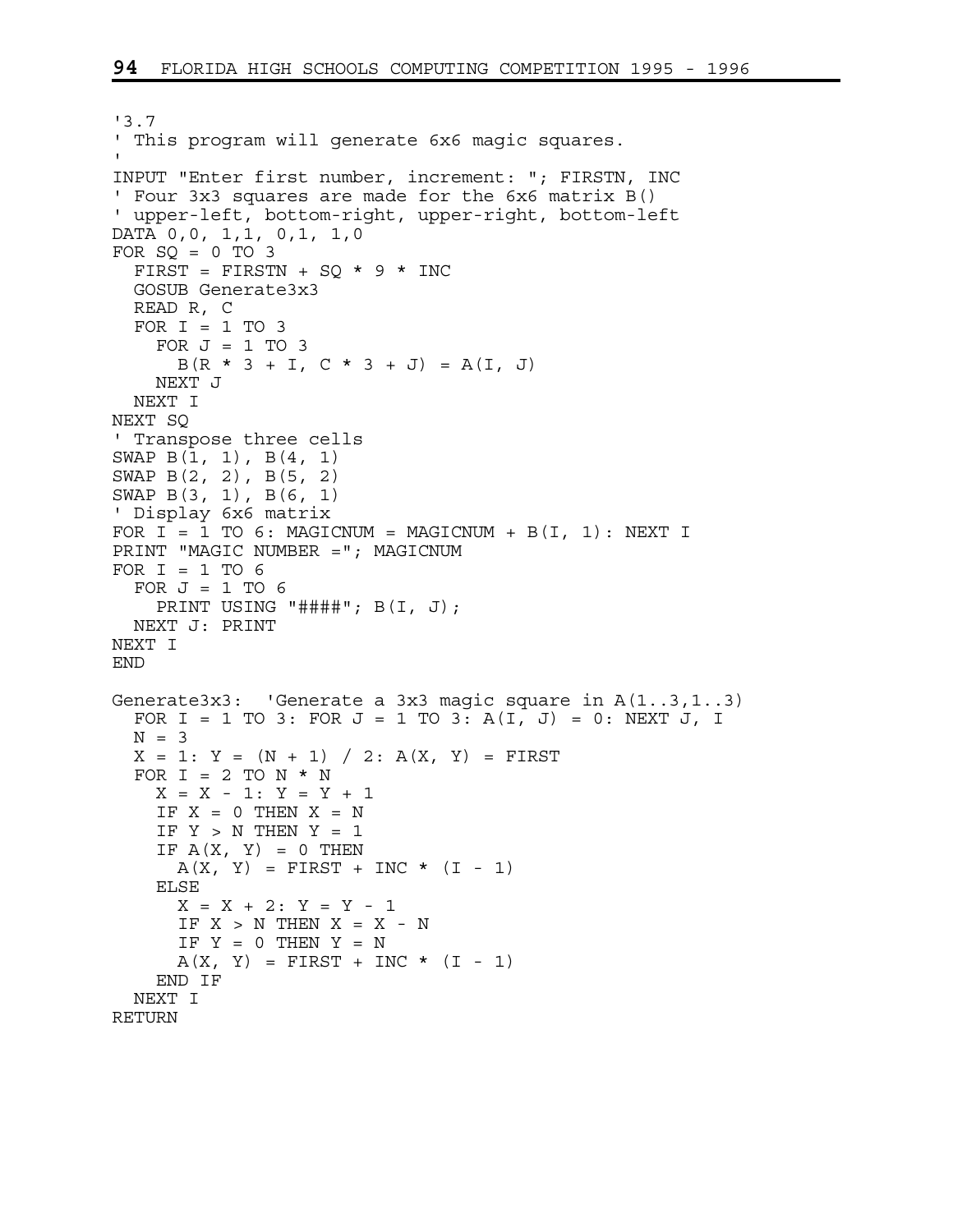```
'3.8 
' This program will display a pie graph. 
' 
DIM A(21, 21) 
INPUT "Enter 3 percentages: "; P(1), P(2), P(3) 
A$(1) = "A": A\overline{S}(2) = "D": A\overline{S}(3) = "N"
CLS : PI = 3.14159 
' Draw circle 
FOR I = -PI / 2 TO 3 / 2 * PI STEP .1 
  X = COS(I) * 10: Y = SIN(I) * 10LOCATE 11 + Y, 11 + X: PRINT "*": A(11 + Y, 11 + X) = 1NEXT I 
' Draw 3 line segments from center 
FOR S = 0 TO 2
  SUM = SUM + P(S)I = -PI / 2 + 2 * PI * SUM / 100FOR R = 0 TO 10
    X = COS(I) * R: Y = SIN(I) * RLOCATE 11 + Y, 11 + X: PRINT "*": A(11 + Y, 11 + X) = 1
  NEXT R 
NEXT S 
A\ = INPUT\ (1): SUM = 0
' Fill regions with letters 
FOR S = 1 TO 3
  LSUM = SUM: SUM = SUM + P(S) FOR L = LSUM TO SUM 
    I = -PI / 2 + 2 * PI * L / 100FOR R = 1 TO 9
      X = COS(I) * R: Y = SIN(I) * RIF A(11 + Y, 11 + X) = 0 THEN
        LOCATE 11 + Y, 11 + X: PRINT A$(S)
       END IF 
     NEXT R 
   NEXT L 
NEXT S
```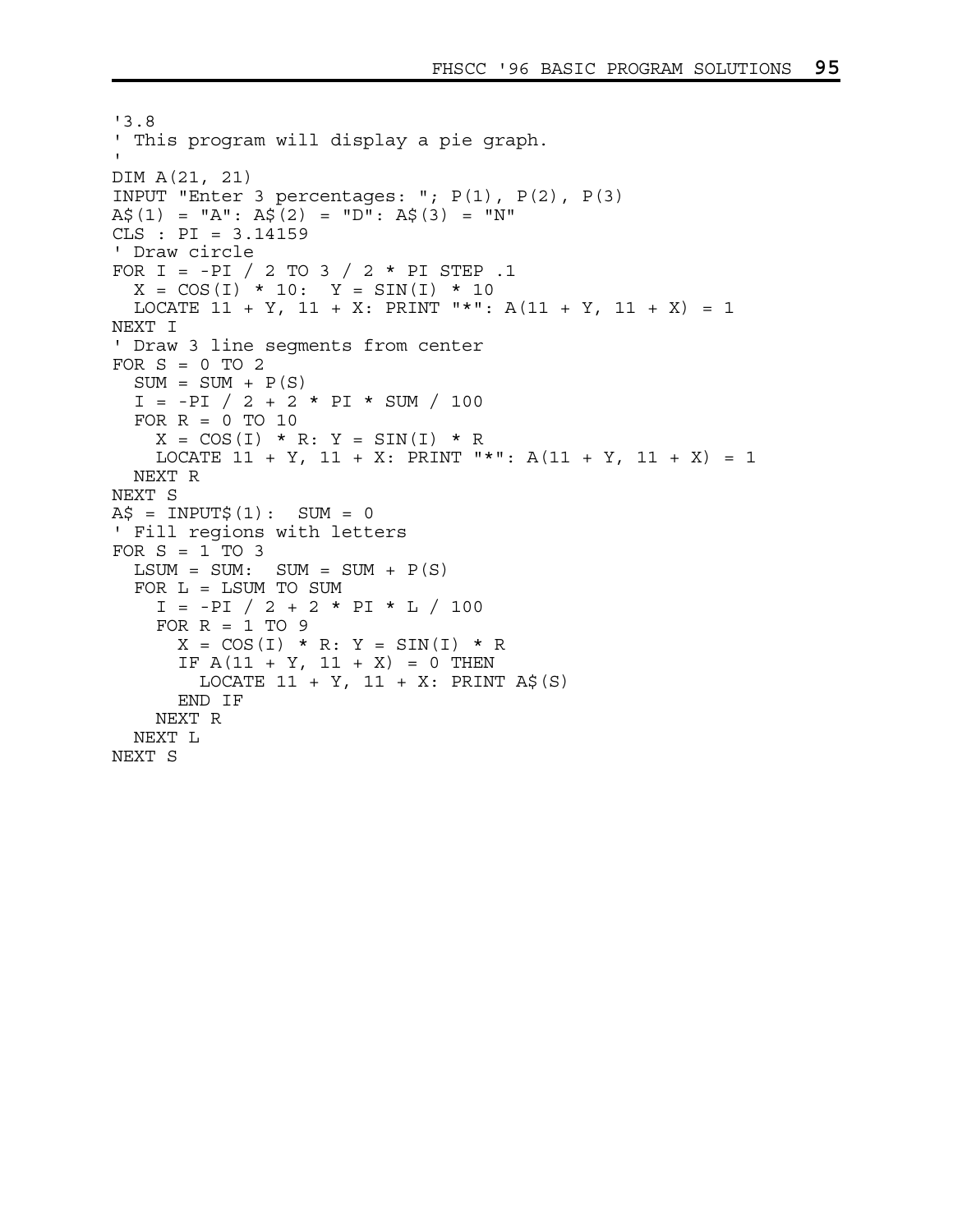```
'3.9 
' This program produces a precedence of jobs to run. 
' 
INPUT "Enter number of dependencies:"; NUM 
FOR I = 1 TO NUM
   INPUT "Enter dependency:"; DEP$: DEP$ = DEP$ + " " 
 A\(1) = MID\(DEP\, 1, 3)
 B\(1) = MID\ (DEP\i, 4, 3)
  ' Store unique jobs in string 
  IF INSTR(U$, A\sharp(I)) = 0 THEN U$ = U$ + A\sharp(I)IF INSTR(U$, B$(I)) = 0 THEN U$ = U$ + B$(I)NEXT I 
' Since there is a unique order for all the jobs, 
' every job will have its successor somewhere in B(). 
' 1) search all B() for the only job missing.
' 2) exclude all dependencies with this job in it. 
' 3) search all B() for the next only job missing. 
' 4) repeat steps 2 and 3 until the final dependency is left. 
L = LEN(U$): UNUM = L / 3: U2$ = U$: DEPLEFT = NUM: JOBS$ = ""WHILE DEPLEFT > 1 
 FOR I = 1 TO NUM: MARKED(I) = 0: NEXT I
  FOR I = 1 TO NUM
    P = INSTR(U2\, B\(1))
    IF P > 0 THEN MARKED((P + 2) / 3 = -1 NEXT I 
  NOJOB = -1: I = 0 WHILE NOJOB AND (I < UNUM) 
    I = I + 1: ST = I * 3 - 2 JOB$ = MID$(U2$, ST, 3) 
     VALIDJOB = (INSTR(JOBS$, JOB$) = 0) AND (JOB$ <> SPACE$(3)) 
     IF VALIDJOB AND NOT MARKED(I) THEN 
       JOBS$ = JOBS$ + JOB$ 
      FOR K = 1 TO NUM
        IF A\sharp(K) = JOB\sharp THEN
          A\sharp(K) = "*": B\sharp(K) = "*" DEPLEFT = DEPLEFT - 1 
         END IF 
       NEXT K 
      NEWU2$ = MID$ (U2$, 1, ST - 1) + SPACE$ (3)U2\ = NEWU2$ + MID$(U2$, ST + 3, L - ST - 2)
      NOJOB = 0 END IF 
   WEND 
WEND 
' Last dependency is concatenated 
FOR I = 1 TO NUM
  IF \overline{AS}(I) \leq \overline{S} "*" THEN JOBS$ = JOBS$ + \overline{AS}(I) + B$(I)
NEXT I 
PRINT "JOBS MUST BE RUN IN THIS ORDER: "; JOBS$
```